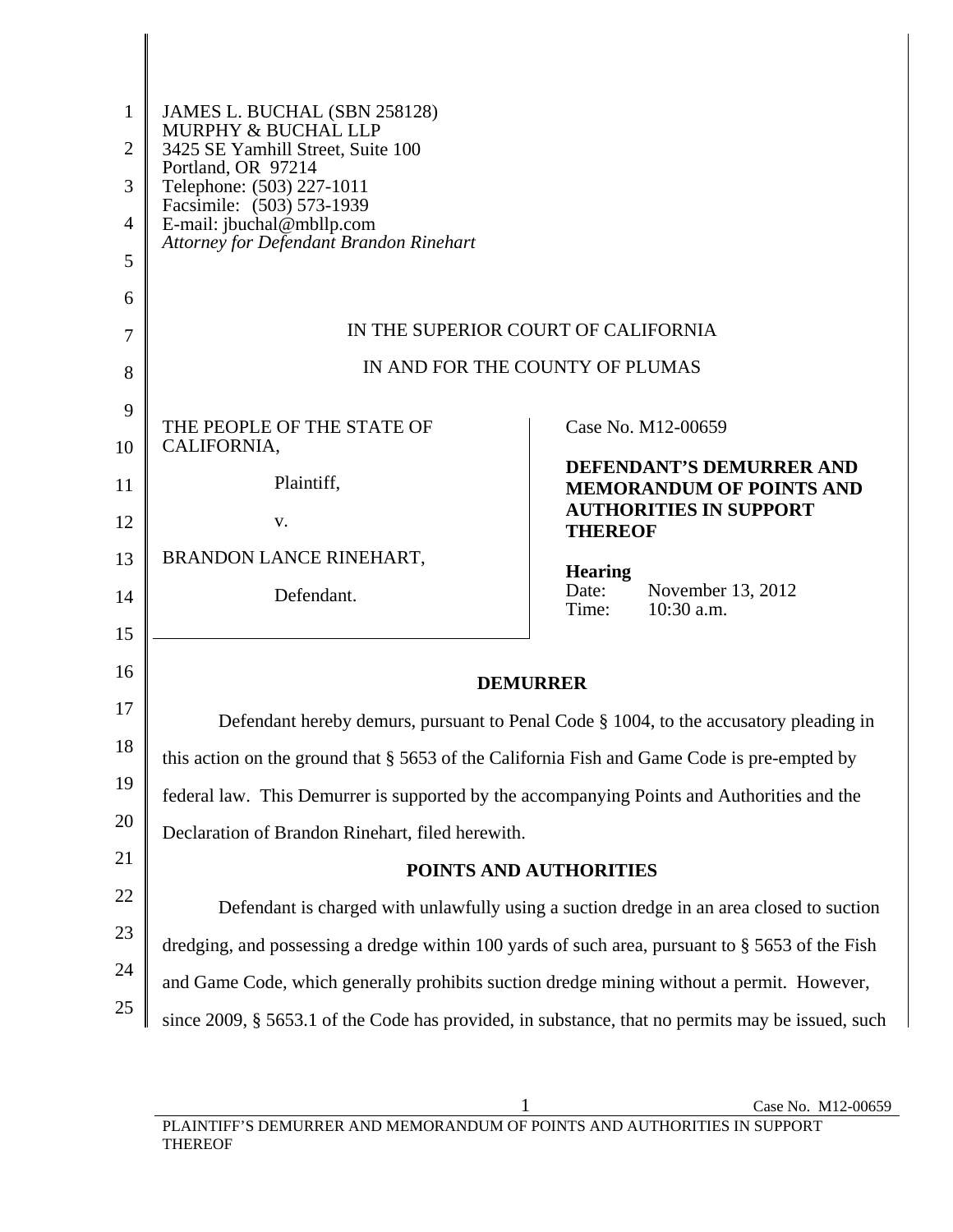that defendant is in substance charged with a failure to perform an impossible act.

2 3 4 5 6 7 8 The Criminal Complaint does not identify the area with precision, but the citation notice contains GPS coordinates. The location is a material element of the crime that should have been pled unless the citation information can be considered part of the Criminal Complaint; in any event we understand that the District Attorney will not contest the location. This Court can also take judicial notice, based upon the application for same filed herewith, that the location is within a federally-registered mining claim, owned in part by defendant, located within the Plumas National Forest.

9 10 11 12 13 14 15 16 Congress has made the strong federal policy in favor of mineral development of federal lands abundantly clear through a century of statutes, and courts have repeatedly held that states cannot materially interfere with these objectives. We present this body of law in detail below, but it boils down to the following: the State of California may regulate mining on federal land, but it may not prohibit it outright. The State has purported to do so through § 5653 of the California Fish and Game Code, as modified by § 5653.1, a series of escalating statutory moratoriums on the issuance of suction dredge permits. The State's attempt to criminalize defendant's mining on his own federal mining claim is therefore barred as unduly interfering with federal mining policy.

17

1

18

THEREOF

## **Argument**

## **I. THE OPERATION OF FISH AND GAME CODE §§ 5653 and 5653.1.**

19 20 21 22 23 24 25 Defendant stands charged with one count of violating § 5653(a) of the California Fish and Game Code, and one count of violating § 5653(d). Section 5653(a) provides that it is unlawful to suction dredge without a permit, and § 5653(d) provides that it is unlawful to possess a suction dredge within 100 yards of waters that are closed to the use of suction dredges. The legal problem arises because the State of California has indefinitely suspended the issuance of all permits for suction dredging, closing all waters of the State to suction dredging.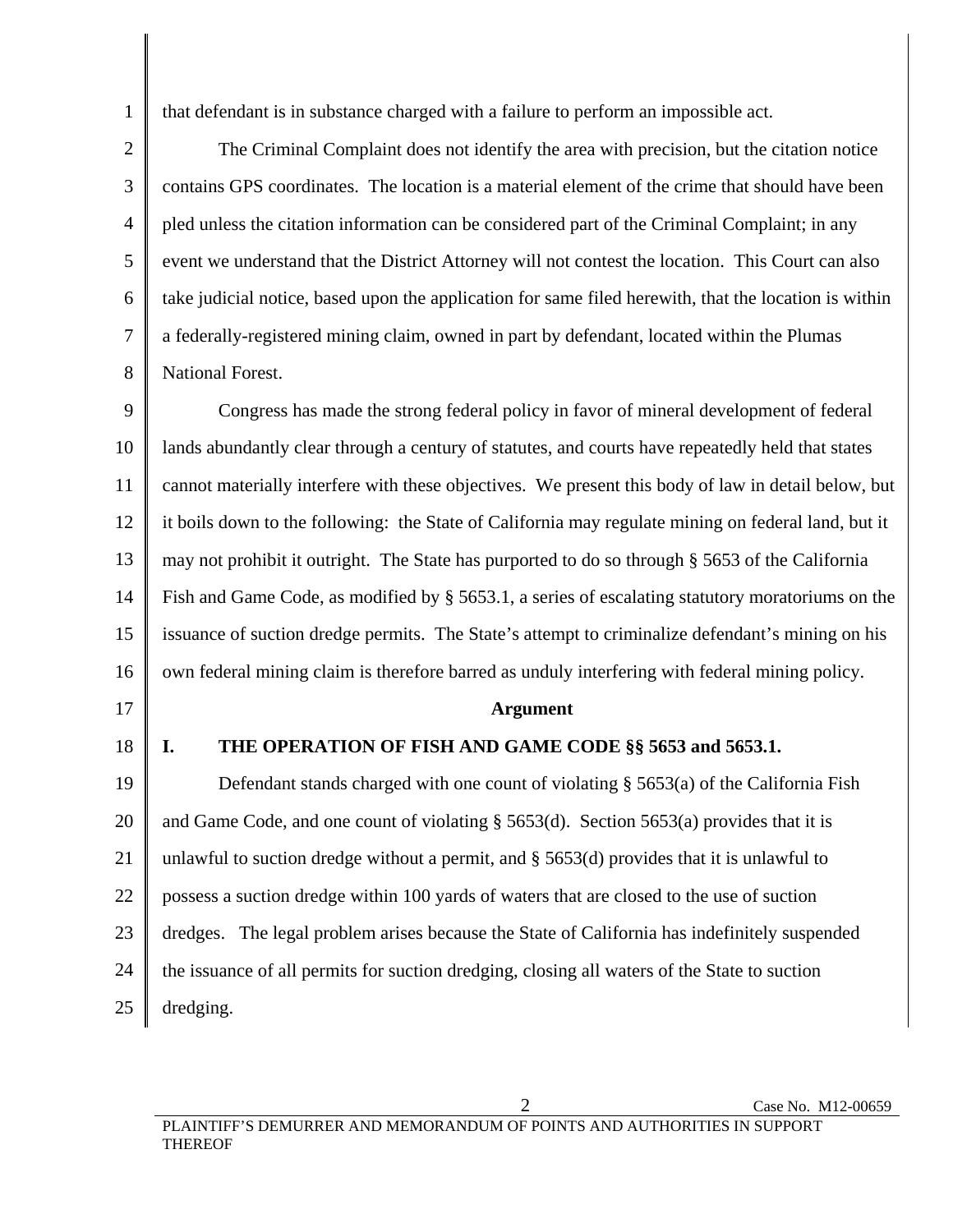| $\mathbf{1}$   | On August 9, 2009, the Governor signed Senate Bill No. 670, which established a state-                                                                                                                                                                                                               |
|----------------|------------------------------------------------------------------------------------------------------------------------------------------------------------------------------------------------------------------------------------------------------------------------------------------------------|
| $\overline{2}$ | wide moratorium on suction dredging, and provided:                                                                                                                                                                                                                                                   |
| 3              | "Notwithstanding Section 5653, the use of any vacuum or suction dredge                                                                                                                                                                                                                               |
| $\overline{4}$ | equipment in any river, stream, or lake of this state is prohibited until the<br>director certifies to the Secretary of State that all of the following have<br>occurred:                                                                                                                            |
| 5              |                                                                                                                                                                                                                                                                                                      |
| 6<br>7         | "(1) The department has completed the environmental review of its<br>existing suction dredge mining regulations, as ordered by the court in the<br>case of Karuk Tribe of California et al. v. California Department of Fish<br>and Game et al., Alameda County Superior Court Case No. RG 05211597. |
| 8              | "(2) The department has transmitted for filing with the Secretary of State                                                                                                                                                                                                                           |
| 9              | pursuant to Section 11343 of the Government Code, a certified copy of<br>new regulations adopted, as necessary, pursuant to Chapter 3.5                                                                                                                                                              |
| 10             | (commencing with Section 11340) of Part 1 of Division 3 of Title 2 of the<br>Government Code.                                                                                                                                                                                                        |
| 11             | " $(3)$ The new regulations described in paragraph $(2)$ are operative.                                                                                                                                                                                                                              |
| 12             | By its terms, this moratorium was of indefinite duration, but would have expired upon issuance                                                                                                                                                                                                       |
| 13             | of new regulations. The process of developing new regulations proceeded slowly.                                                                                                                                                                                                                      |
| 14             | On July 26, 2011, the Governor signed Assembly Bill No. 120, which amended Fish                                                                                                                                                                                                                      |
| 15             | and Game Code § 5653.1 and stated:                                                                                                                                                                                                                                                                   |
| 16             | "Notwithstanding Section 5653, the use of any vacuum or suction dredge                                                                                                                                                                                                                               |
| 17             | equipment in any river, stream, or lake of this state is prohibited until June 30,<br>2016, or until the director certifies to the Secretary of State that all of the                                                                                                                                |
| 18             | following have occurred, whichever is earlier:                                                                                                                                                                                                                                                       |
| 19             | "(1) The department has completed the environmental review of its existing<br>suction dredge mining regulations, as ordered by the court in the case of Karuk                                                                                                                                        |
| 20             | Tribe of California et al. v. California Department of Fish and Game et al.,<br>Alameda County Superior Court Case No. RG 05211597.                                                                                                                                                                  |
| 21             | "(2) The department has transmitted for filing with the Secretary of State pursuant                                                                                                                                                                                                                  |
| 22             | to Section 11343 of the Government Code, a certified copy of new regulations<br>adopted, as necessary, pursuant to Chapter 3.5 (commencing with Section 11340)                                                                                                                                       |
| 23             | of Part 1 of Division 3 of Title 2 of the Government Code.                                                                                                                                                                                                                                           |
| 24             | "(3) The new regulations described in paragraph (2) are operative.                                                                                                                                                                                                                                   |
| 25             |                                                                                                                                                                                                                                                                                                      |
|                |                                                                                                                                                                                                                                                                                                      |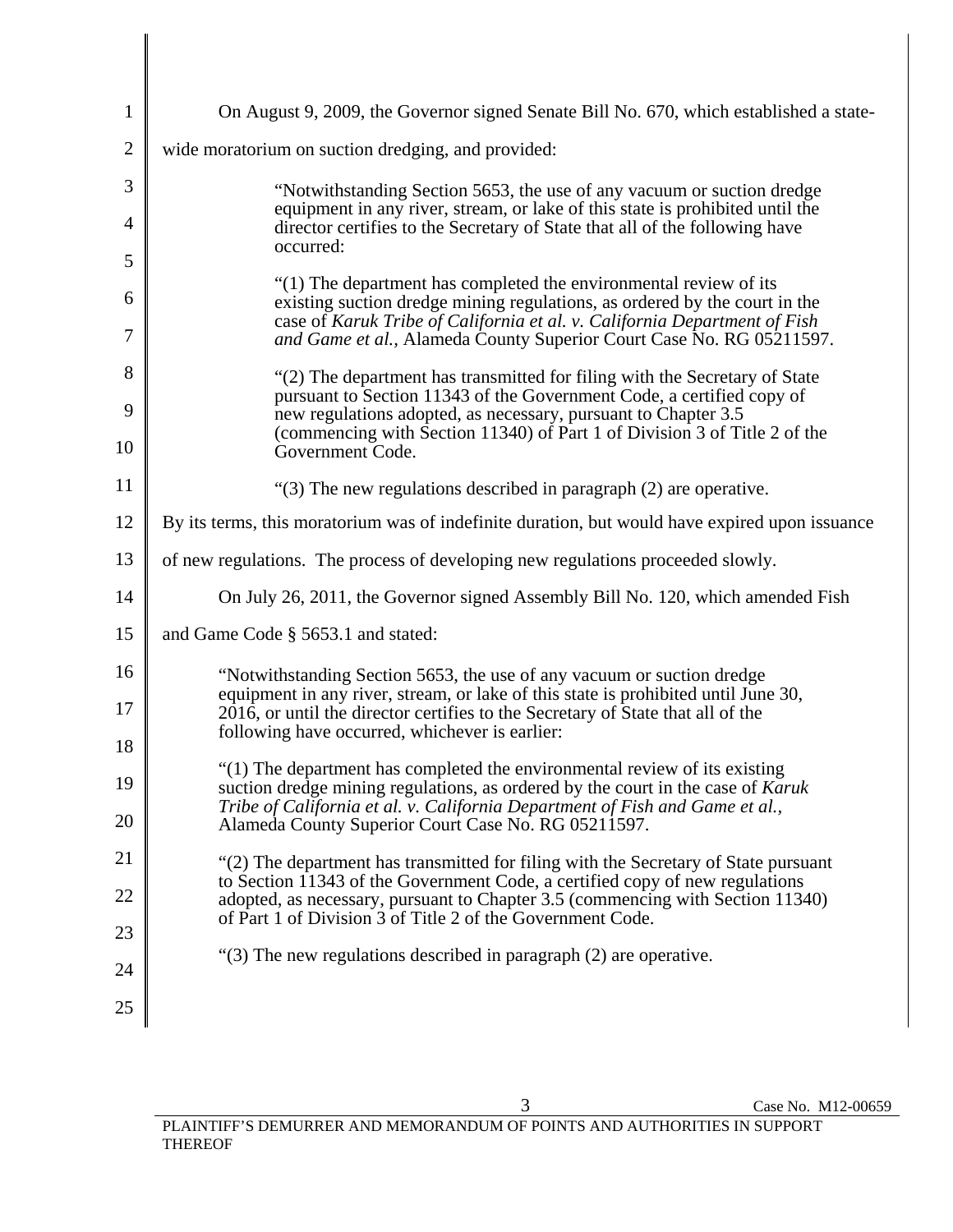| $\mathbf{1}$   | "(4) The new regulations described in paragraph (2) fully mitigate all identified<br>significant environmental impacts.                                                                                                                                                                                                                                                                                                                          |
|----------------|--------------------------------------------------------------------------------------------------------------------------------------------------------------------------------------------------------------------------------------------------------------------------------------------------------------------------------------------------------------------------------------------------------------------------------------------------|
| $\overline{2}$ |                                                                                                                                                                                                                                                                                                                                                                                                                                                  |
| 3              | "(5) A fee structure is in place that will fully cover all costs to the department<br>related to the administration of the program.                                                                                                                                                                                                                                                                                                              |
| $\overline{4}$ | While it appeared that this moratorium could theoretically end before June 30, 2016, the                                                                                                                                                                                                                                                                                                                                                         |
| 5              | legislation was in fact carefully crafted to ensure that no suction dredging permits would ever                                                                                                                                                                                                                                                                                                                                                  |
| 6              | issue because the Department of Fish and Game could not make the required certifications.                                                                                                                                                                                                                                                                                                                                                        |
| $\overline{7}$ | One reason was that the permit fee structure is set by $\S$ 5653(c) of the Fish and Game                                                                                                                                                                                                                                                                                                                                                         |
| 8              | Code, and was known to be inadequate to cover the costs of the program, which consisted                                                                                                                                                                                                                                                                                                                                                          |
| 9              | mostly of legal costs arising out of the environmentalists' seriatim attacks on the program. <sup>1</sup>                                                                                                                                                                                                                                                                                                                                        |
| 10             | Another reason, which this Court can more easily find in the context of this motion, is that the                                                                                                                                                                                                                                                                                                                                                 |
| 11             | Department conducted a formal CEQA study in connection with the new regulations, issuing                                                                                                                                                                                                                                                                                                                                                         |
| 12             | formal Findings of Fact on March 16, 2012, which concluded, among other things:                                                                                                                                                                                                                                                                                                                                                                  |
| 13             | "The Department finds, as set forth below, informed by the 2012 EIR and other                                                                                                                                                                                                                                                                                                                                                                    |
| 14             | substantial evidence in its administrative record of proceedings, that suction<br>dredging authorized under the revised regulations will result in significant and                                                                                                                                                                                                                                                                               |
| 15             | unavoidable impacts on water quality, biological resources, cultural resources,<br>noise and cumulative impacts. $\lceil^2\rceil$ These significant and unavoidable                                                                                                                                                                                                                                                                              |
| 16             | environmental effects are expected to persist because it is infeasible for the<br>Department to do more in the regulations that it is required to adopt to implement                                                                                                                                                                                                                                                                             |
| 17             | Fish and Game Code section 5653." ( <i>Id.</i> at 53.)                                                                                                                                                                                                                                                                                                                                                                                           |
| 18             | This Court can take judicial notice of the Department's findings pursuant to $\S 452$ of the                                                                                                                                                                                                                                                                                                                                                     |
| 19             | Evidence Code, which allows, among other things, judicial notice of "official acts of                                                                                                                                                                                                                                                                                                                                                            |
| 20             | executive departments of any state of the United States".                                                                                                                                                                                                                                                                                                                                                                                        |
| 21             | The Department's own findings barred it from certifying, as required under AB 120,                                                                                                                                                                                                                                                                                                                                                               |
| 22             | that "the new regulations fully mitigate all identified significant environmental impacts,"                                                                                                                                                                                                                                                                                                                                                      |
| 23             | and the Department remained forbidden from issuing any permits. The Department's website                                                                                                                                                                                                                                                                                                                                                         |
| 24             | currently reports: "DFG is not selling suction dredge permits at this time, and cannot predict                                                                                                                                                                                                                                                                                                                                                   |
| 25             | Defendant is prepared to make a factual showing on this point, but it should not be necessary if<br>judicial notice is taken of the more formal findings now to be discussed.<br>Defendant denies that any adverse environmental impacts have occurred, would occur, or will<br>ever occur from his dredging activities. Until the unlawful moratorium, dredging proceeded for<br>years without injuring so much as a single fish in California. |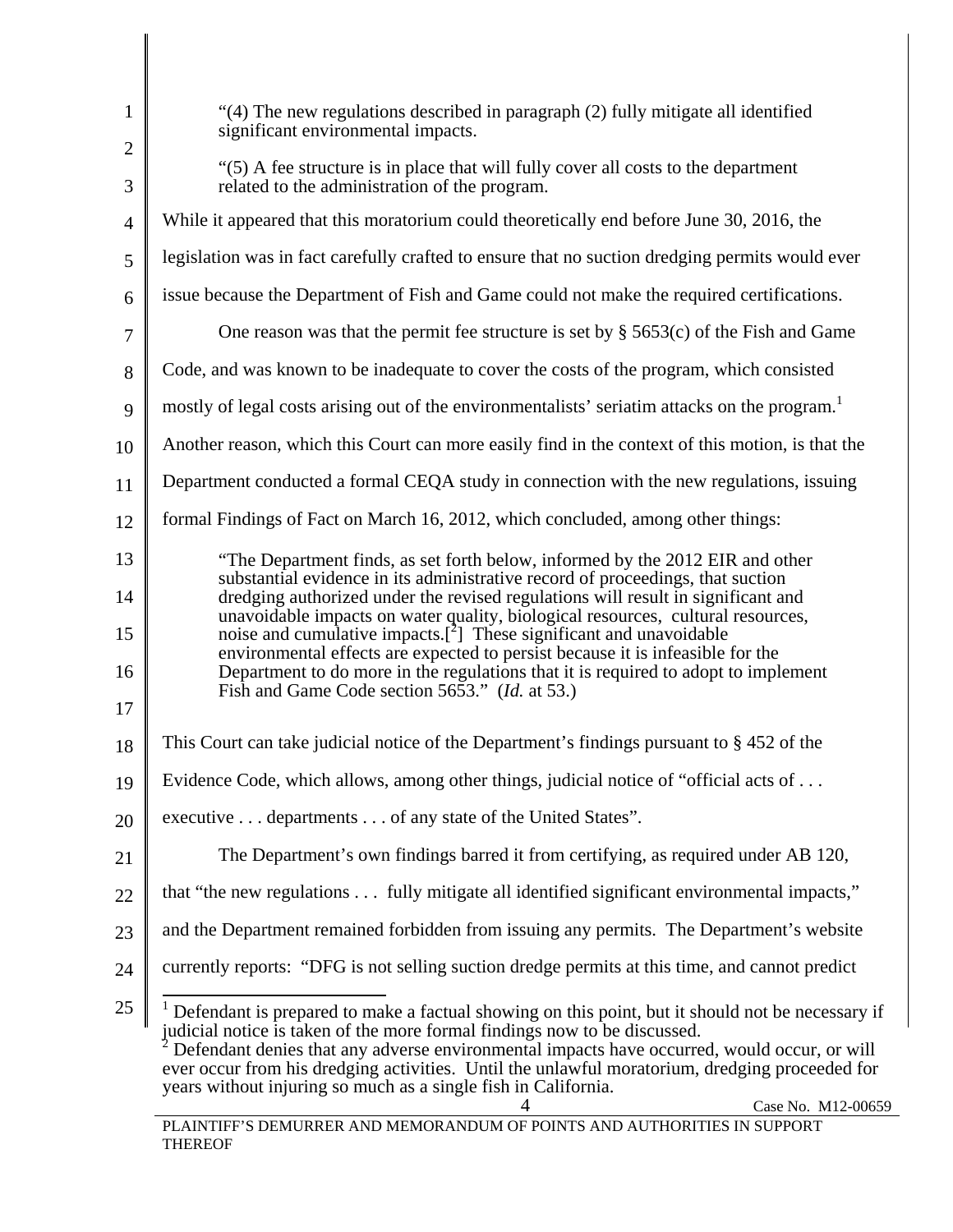| $\mathbf{1}$   | when that might occur." <sup>3</sup> Given the operation of AB 120 on the date defendant was cited,                                                                                                                                                                                                                 |
|----------------|---------------------------------------------------------------------------------------------------------------------------------------------------------------------------------------------------------------------------------------------------------------------------------------------------------------------|
| $\overline{2}$ | June 16, 2012, it is quite clear that it was impossible for him to obtain any permit for suction                                                                                                                                                                                                                    |
| 3              | dredging.                                                                                                                                                                                                                                                                                                           |
| 4              | On June 27, 2012, the Governor signed SB 1018, which repealed the June 20, 2016 date                                                                                                                                                                                                                                |
| 5              | by which the moratorium might have expired even absent the required certifications, leaving                                                                                                                                                                                                                         |
| 6              | mining flatly prohibited until further legislation could be enacted:                                                                                                                                                                                                                                                |
| 7<br>8         | "Notwithstanding Section 5653, the use of any vacuum or suction dredge<br>equipment in any river, stream, or lake of this state is prohibited until the director<br>certifies to the Secretary of State that all of the following have occurred:                                                                    |
| 9<br>10<br>11  | "(1) The department has completed the environmental review of its existing<br>suction dredge mining regulations, as ordered by the court in the case of Karuk<br>Tribe of California et al. v. California Department of Fish and Game et al.,<br>Alameda County Superior Court Case No. RG 05211597.                |
| 12<br>13       | "(2) The department has transmitted for filing with the Secretary of State pursuant<br>to Section 11343 of the Government Code, a certified copy of new regulations<br>adopted, as necessary, pursuant to Chapter 3.5 (commencing with Section 11340)<br>of Part 1 of Division 3 of Title 2 of the Government Code. |
| 14             | "(3) The new regulations described in paragraph (2) are operative.                                                                                                                                                                                                                                                  |
| 15<br>16       | "(4) The new regulations described in paragraph (2) fully mitigate all identified<br>significant environmental impacts.                                                                                                                                                                                             |
| 17             | "(5) A fee structure is in place that will fully cover all costs to the department<br>related to the administration of the program."                                                                                                                                                                                |
| 18             | The new law, though passed shortly after the conduct charged herein, confirms that the                                                                                                                                                                                                                              |
|                | 19 Department is generally and permanently forbidden from issuing any permits for suction                                                                                                                                                                                                                           |
| 20             | dredge mining, thereby continuing indefinitely the State's refusal, since the summer of 2009, to                                                                                                                                                                                                                    |
| 21             | issue permits for suction dredge mining.                                                                                                                                                                                                                                                                            |
| 22<br>23       | THE LOCATION OF THE ALLEGED CONDUCT WAS WITHIN THE<br>П.<br>BOUNDARIES OF A FEDERALLY-REGISTERED MINING CLAIM OWNED, IN<br>PART, BY DEFENDANT.                                                                                                                                                                      |
| 24             | Section 952 of the Penal Code allows a criminal complaint to "be made in ordinary and                                                                                                                                                                                                                               |
| 25             | concise language without any technical averments or any allegations of matter not essential to be                                                                                                                                                                                                                   |

<sup>&</sup>lt;sup>3</sup> http://www.dfg.ca.gov/suctiondredge/ (accessed 10/29/12).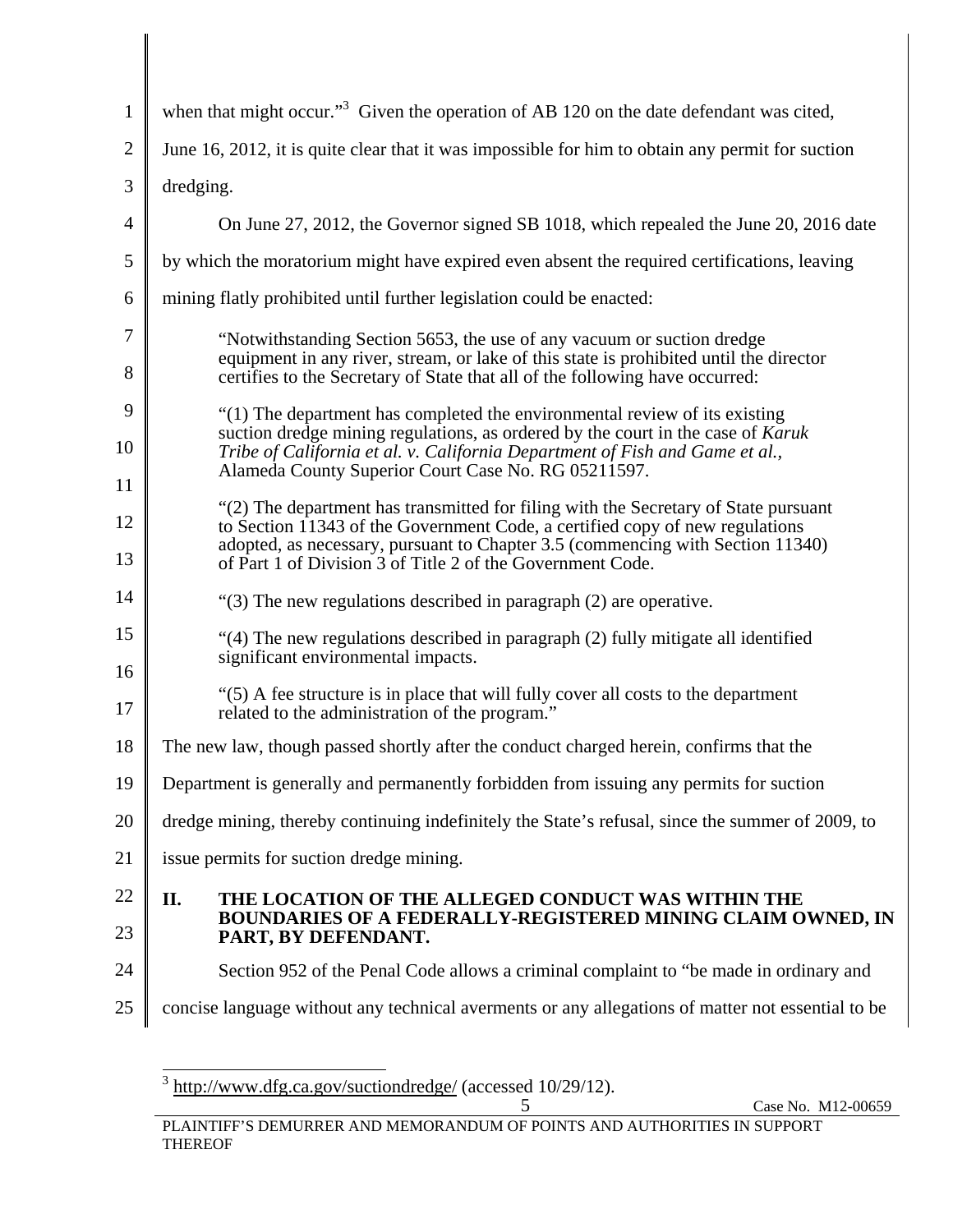1 2 3 4 5 proved." However, it does require sufficient facts to give notice of the crime, and where, as here, the gist of the charge is that defendant used and possessed a dredge in "an area closed" or "waters closed," due process and fair notice requires that the State specify the location. We presume that the location included in the citation is to be considered part of the charging instruments to which a demurrer is permissible; in any event we believe the District Attorney will not contest the location.

6 7 8 9 10 11 Pursuant to § 452(c) of the California Evidence Code, the Court may take judicial notice of the "official acts of the legislative, executive and judicial departments of the United States . . .". As set forth in the accompanying Declaration of Brandon Rinehart, the United States has permitted him to register and establish with the U.S. Bureau of Land Management a mining claim known as "Nugget Alley," within the boundaries of which the citation was issued and the criminal complaint made therefor.

12 13 14 15 16 17 18 Pursuant to § 452(h), the Court may also take judicial notice of "facts and propositions that are not reasonably subject to dispute and are capable of immediate and accurate determination by resort to sources of reasonably indisputable accuracy". The operation of GPS systems, the system of latitude and longitude, and its relationship to local maps fall within this characterization, and we have filed herewith relevant mapping and other information, and understand that the District Attorney will not dispute that the location at which defendant was cited was within the boundaries of the "Nugget Alley" claim. (*See generally* Rinehart Decl. & Exs. 2-4.)

19 20 21 22 Judicial notice and/or stipulation by the District Attorney thus presents the question whether, as explained further below, Congress has by passage of the 1872 Mining Law and numerous subsequent statutes forbidden the State from closing federal lands to mining, and foreclosed the State's ability to shut down suction dredge mining.

- 23
- 24
- 25
	- ///
		- ///

///

///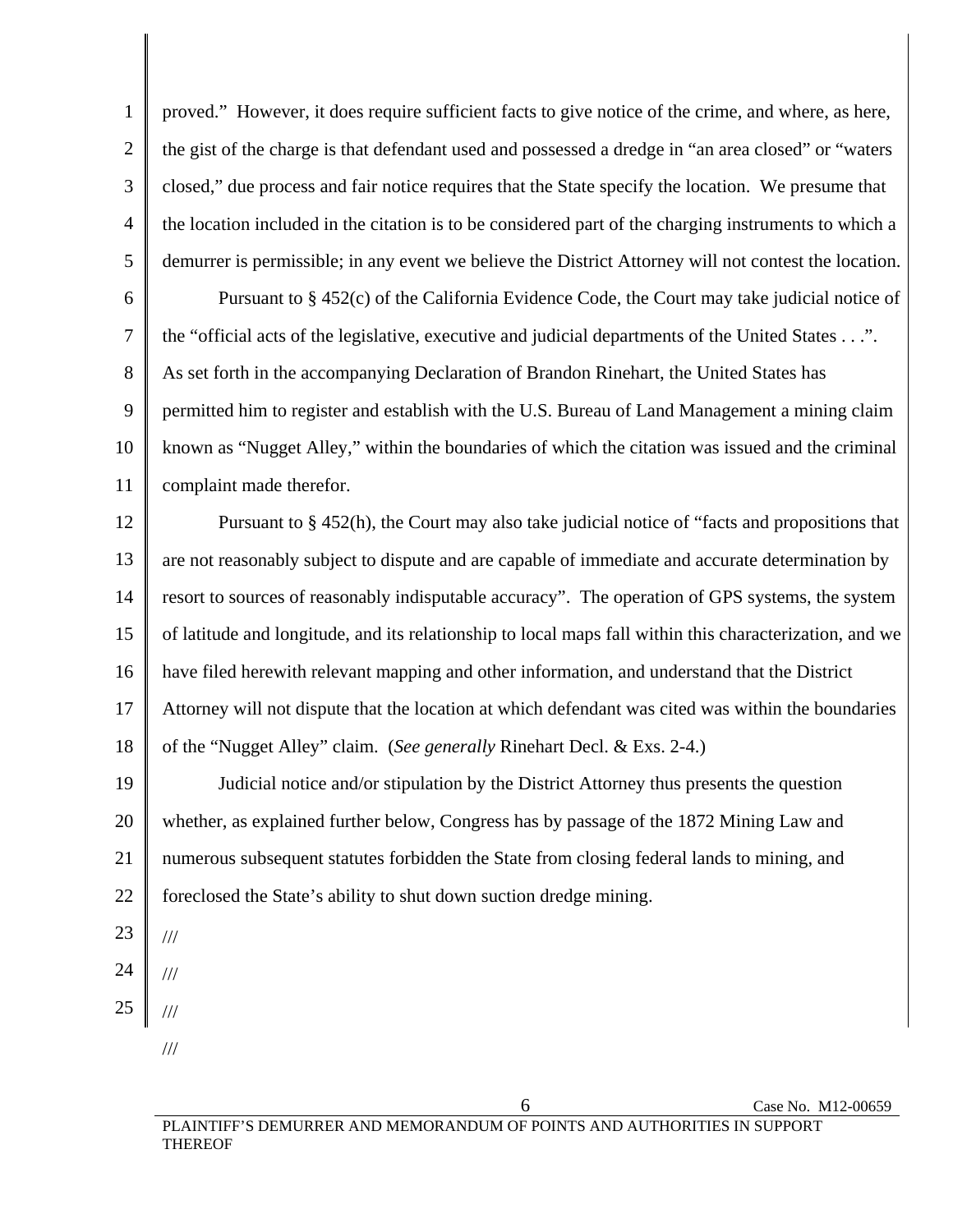| 1  | Ш.<br>THE STATE OF CALIFORNIA IS WITHOUT POWER TO PROHIBIT<br>DEFENDANT FROM MINING ON HIS OWN MINING CLAIM ON FEDERAL                                               |
|----|----------------------------------------------------------------------------------------------------------------------------------------------------------------------|
| 2  | LAND.                                                                                                                                                                |
| 3  | The Nature of Rights in Mining Claims Under Federal Law and Federal<br>A.<br><b>Regulation Thereof.</b>                                                              |
| 4  |                                                                                                                                                                      |
| 5  | Congress has declared "the continuing policy of the Federal Government in the national                                                                               |
| 6  | interest to foster and encourage private enterprise in the development of economically                                                                               |
| 7  | sound and stable domestic mining, minerals, metal and mineral reclamation industries". 30                                                                            |
| 8  | U.S.C. $\S$ 21a(1). The United States Court of Appeals for the Ninth Circuit has confirmed the                                                                       |
| 9  | "all-pervading purpose of the mining laws is to further the speedy and orderly development of                                                                        |
| 10 | the mineral resources of our country," United States v. Nogueira, 403 F.2d 816, 823 (9th Cir.                                                                        |
| 11 | $1968$ ). <sup>4</sup>                                                                                                                                               |
| 12 | The cornerstone of these policies is the 1872 Mining Act, which, as amended, now                                                                                     |
| 13 | declares:                                                                                                                                                            |
| 14 | " all valuable mineral deposits in lands belonging to the United States, both                                                                                        |
| 15 | surveyed and unsurveyed, shall be free and open to exploration and purchase, and<br>the lands in which they are found to occupation and purchase, by citizens of the |
| 16 | United States" 30 U.S.C. § 22 (emphasis added)."                                                                                                                     |
| 17 | Because the lands where defendant sought to mine are lands belonging to the United States,                                                                           |
| 18 | there is a general federal mandate for this portion of the Creek to be "free and open" for both                                                                      |
| 19 | "occupation and purchase <sup>[5</sup> ]".                                                                                                                           |
| 20 | Based upon these and other statutes, federal courts have recognized that miners such as                                                                              |
| 21 | the defendant hold federally-established rights in their mining claims, which constitute private                                                                     |
| 22 | "property in the fullest sense of the word". <i>Bradford v. Morrison</i> , 212 U.S. 389, 395 (1909);                                                                 |
| 23 | see also United States v. Shumway, 199 F.3d 1093, 1100 (9th Cir. 1999) (discussing scope of                                                                          |
| 24 | legal interests represented in mining claims); United States v. Rizzinelli, 182 F. 675, 681 (1910)                                                                   |
| 25 |                                                                                                                                                                      |

 $4$  For the convenience of the Court, we filed herewith an Appendix of Non-California Authority, including all of the federal material cited herein.<br>
<sup>5</sup> Congress has since suspended the right to purchase (patent) mining claims.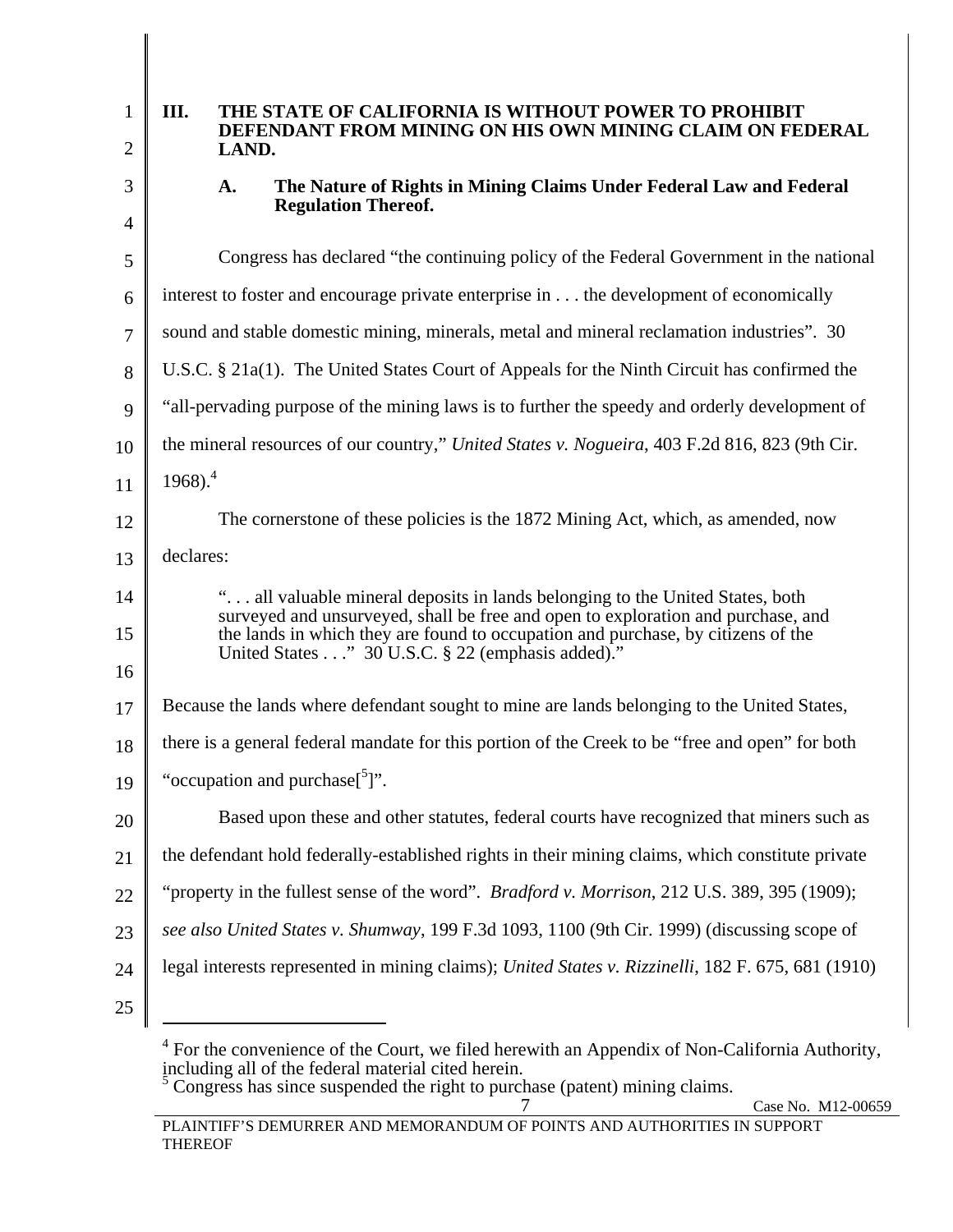| $\mathbf{1}$   | (miners hold a "distinct but qualified property right" with "possessory title"). <sup>6</sup>                                                                                                              |
|----------------|------------------------------------------------------------------------------------------------------------------------------------------------------------------------------------------------------------|
| $\overline{2}$ | There appears to be no dispute that suction dredging by defendant would constitute the                                                                                                                     |
| 3              | exercise of his own private property rights on a federally-registered mining claim on lands                                                                                                                |
| $\overline{4}$ | belonging to the United States. (See generally Rinehart Decl.) The question presented by this                                                                                                              |
| 5              | demurrer is whether and to what extent the State of California may lawfully regulate                                                                                                                       |
| 6              | defendant's mining on his own property.                                                                                                                                                                    |
| $\tau$         | The starting point for examining this question is to consider the extent to which the                                                                                                                      |
| 8              | federal government may regulate such use. In 1955, Congress enacted the Multiple Use Act,                                                                                                                  |
| 9              | which again confirmed the long-standing federal policy of facilitating mining of mineral                                                                                                                   |
| 10             | deposits, and subordinated all other uses, including the protection of other resources such as                                                                                                             |
| 11             | fish and wildlife, to mining:                                                                                                                                                                              |
| 12             | "Rights under any mining claim hereafter located under the mining laws                                                                                                                                     |
| 13             | of the United States shall be subject, prior to issuance of patent therefor,<br>to the right of the United States to manage and dispose of the vegetative                                                  |
| 14             | surface resources thereof and to manage other surface resources thereof<br>(except mineral deposits subject to location under the mining laws of the                                                       |
| 15             | United States). Any such mining claim shall also be subject, prior to<br>issuance of patent therefor, to the right of the United States, its                                                               |
| 16             | permittees, and licensees, to use so much of the surface thereof as may<br>be necessary for such purposes or for access to adjacent land: Provided,                                                        |
| 17             | however, That any use of the surface of any such mining claim by the<br>United States, its permittees or licensees, shall be such as not to                                                                |
| 18             | endanger or materially interfere with prospecting, mining or processing<br>operations or uses reasonably incident thereto 30 U.S.C. § 612(b)                                                               |
| 19             | (emphasis added)."                                                                                                                                                                                         |
| 20             | Under this statute, and other authority, the federal courts have repeatedly held that while the                                                                                                            |
| 21             | U.S. Forest Service may "manage other surface resources" on mining claims, such regulation is                                                                                                              |
| 22             | flatly prohibited if it "materially interferes" with mining and activities "reasonably incident                                                                                                            |
| 23             | thereto".                                                                                                                                                                                                  |
| 24             | The "other surface resources" that may be the object of federal regulation include fish                                                                                                                    |
| 25             | and wildlife, which are also protected in the California Fish and Game Code. In re Shoemaker,                                                                                                              |
|                | The State's actions here raise due process concerns relating to the protection of established<br>property interests, which due process concerns underscore the interference with federal mining<br>rights. |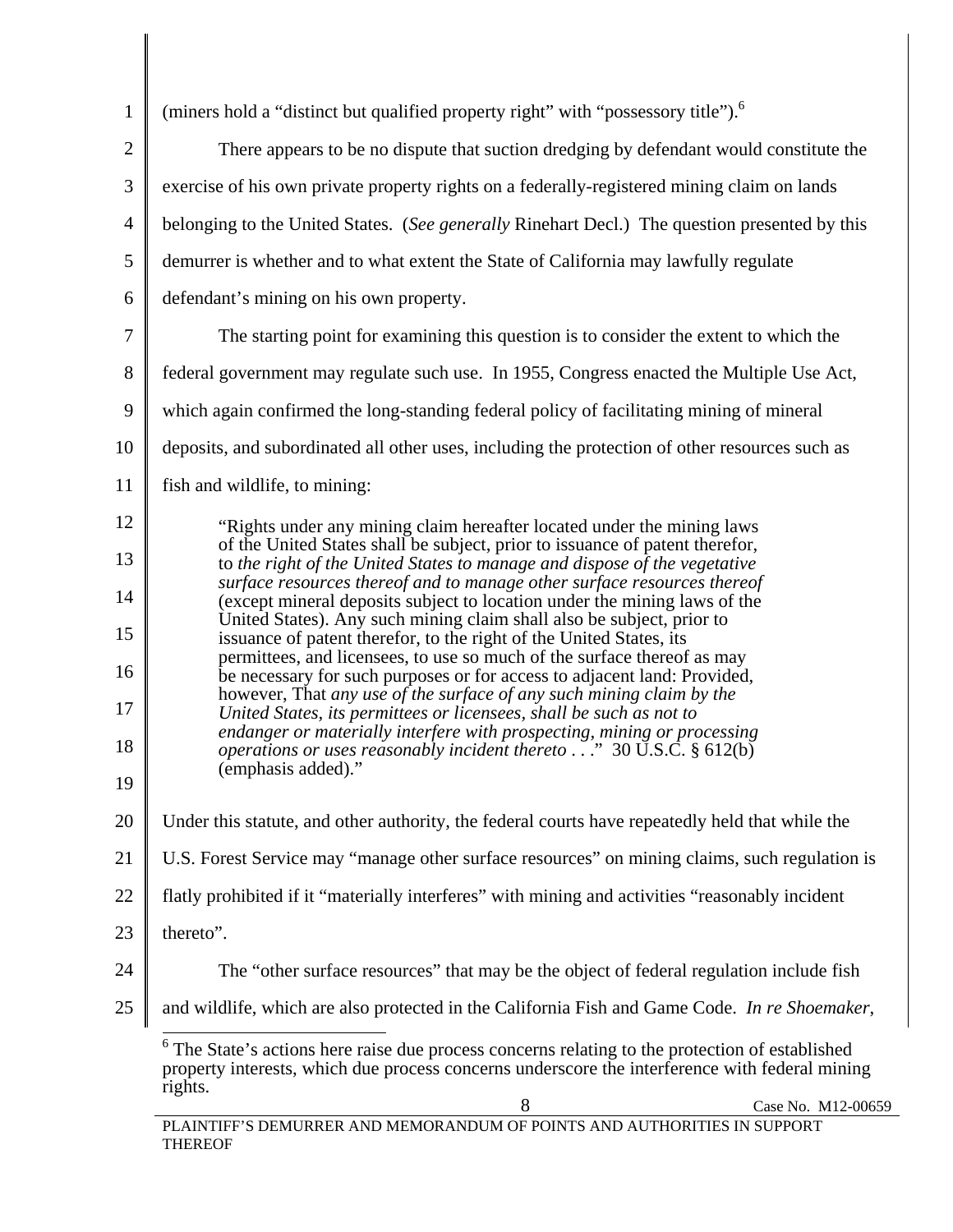1 2 3 4 5 6 7 8 9 10 11 12 110 I.B.L.A. 39, 48-50 (July 13, 1989) (reviewing legislative history of the Multiple Use Act). However, even federal regulators may not take action to protect fish and wildlife if such action would materially interfere with mining, with "material interference" having the commonsense, dictionary meaning of the terms. *Shoemaker*, 110 I.B.L.A. at 54 (reviewing dictionary meanings and concluding that the question is whether an agency regulation to protect surface resources will "substantially hinder, impede, or clash with appellant's mining operations"); *see also id*. at 50-53 (agency regulation cannot impair the miner's "first and full right to use the surface and surface resources"). The United States Court of Appeals for the Ninth Circuit has more recently confirmed that "the Forest Service may regulate use of National Forest Lands by holders of unpatented mining claims, like [defendant], but only to the extent that the regulations are "reasonable" and do not impermissibly encroach on legitimate uses incident to mining and mill site claims". *United States v. Shumway*, 199 F.3d 1093, 1107 (9th Cir. 1999).

13

## **B. Law Concerning the Scope of Federal Preemption.**

14 15 16 17 18 19 20 21 22 23 24 The Supremacy Clause provides a clear rule that federal law "shall be the supreme Law of the Land; and the Judges in every State shall be bound thereby, any Thing in the Constitution or Laws of any State to the Contrary notwithstanding." Art. VI, cl. 2. The Courts have long recognized that the important federal interests in mineral development created by federal law sharply limit the scope of state regulation of mineral development. As the U.S. Supreme Court long ago declared in discussing mining interests, any "right to supplement Federal legislation conceded to the State may not be arbitrarily exercised; nor has the State the privilege of imposing conditions so onerous as to be repugnant to the liberal spirit of the Congressional laws." *Butte City Water Co. v. Baker*, 196 U.S. 119, 125 (1905). A outright refusal by the State of California to issue suction dredging permits is manifestly "repugnant to the liberal spirit" of federal laws promoting mining.

25

The Supreme Court has in succeeding decades outlined several species of federal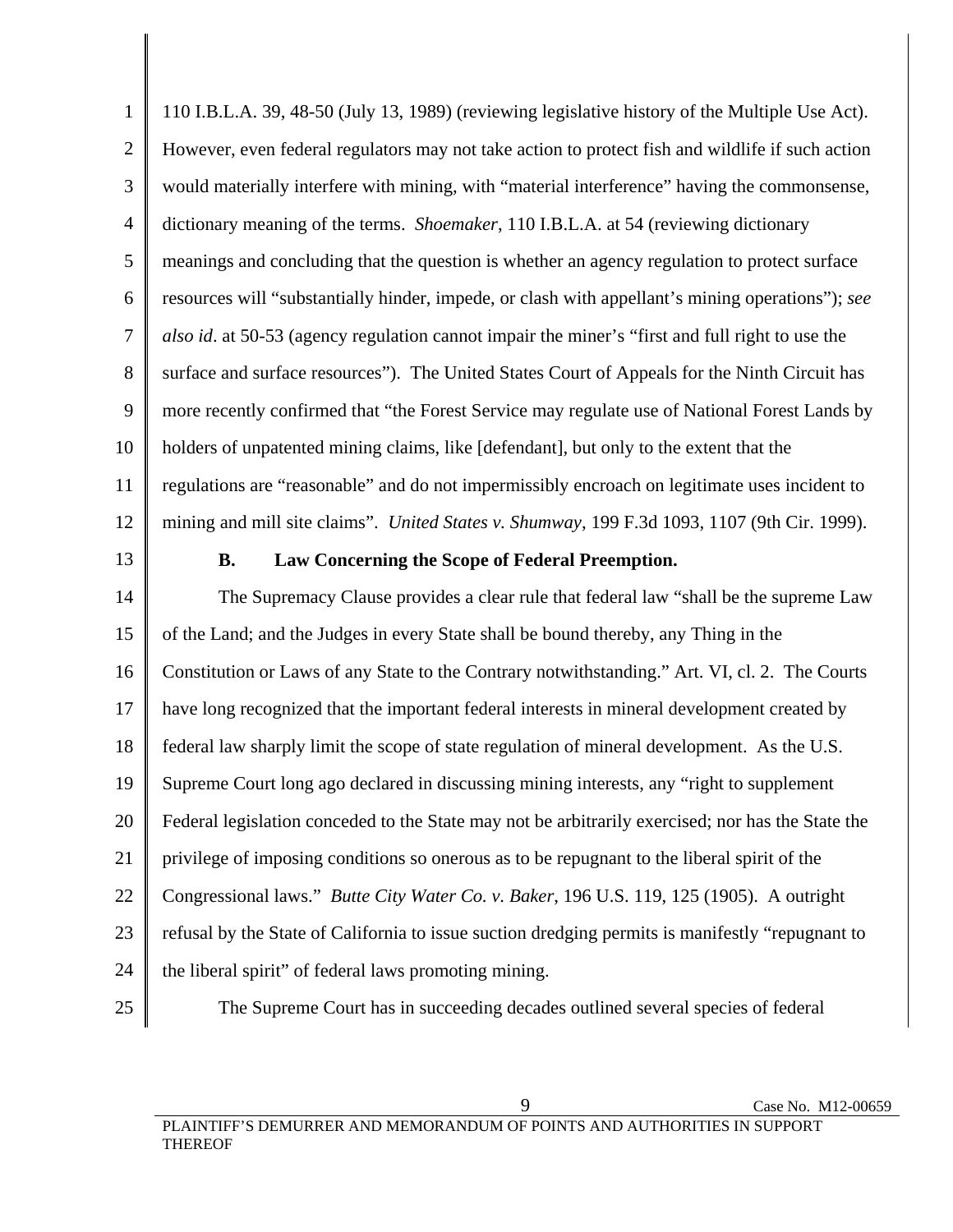| $\mathbf{1}$   | preemption; this case concerns the preemption principle that "where the state law stands as an                                                                                                                |
|----------------|---------------------------------------------------------------------------------------------------------------------------------------------------------------------------------------------------------------|
| $\overline{2}$ | obstacle to the accomplishment of the full purposes and objectives of Congress," it is                                                                                                                        |
| 3              | preempted. California Coastal Comm'n v. Granite Rock Co., 480 U.S. 572, 592 (1980); <sup>7</sup> see                                                                                                          |
| $\overline{4}$ | also Crosby v. National Foreign Trade Council, 530 U.S. 363, 372-74 (2000) (preemption                                                                                                                        |
| 5              | where federal law "provisions be refused their natural effect"; citation omitted); Perez v.                                                                                                                   |
| 6              | <i>Campbell</i> , 402 U.S. 637 (1971) ("any state legislation which frustrates the full effectiveness of                                                                                                      |
| 7              | federal law is rendered invalid by the Supremacy Clause" regardless of the underlying purpose                                                                                                                 |
| 8              | of its enactors).                                                                                                                                                                                             |
| 9              | Consistent with the Supremacy Clause, the California Supreme Court has very recently                                                                                                                          |
| 10             | reaffirmed that it follows this same principle in determining federal preemption. Parks v.                                                                                                                    |
| 11             | MBNA America Bank, N.A (2012) 54 Cal.4th 376. Striking down a state statute requiring                                                                                                                         |
| 12             | certain bank disclosures on the ground that banks had broad powers granted under federal law,                                                                                                                 |
| 13             | the Supreme Court of California recited the "four species of federal preemption," including that                                                                                                              |
| 14             | the challenged state action "stands as an obstacle to the accomplishment and execution of the                                                                                                                 |
| 15             | $\frac{7}{1}$ In interpreting <i>Granite Rock</i> , which upheld the authority of the State of California to require                                                                                          |
| 16             | permits for federal mining claims, it is important to understand that Supreme Court repeatedly<br>emphasized that "Granite Rock does not argue that the Coastal Commission has placed any                     |
| 17             | particular conditions on the issuance of a permit that conflict with federal statutes or regulations".<br>Id. at 579. Rather, Granite Rock refused even to apply for a permit, arguing that any set of permit |
| 18             | conditions would conflict with federal law. <i>Id.</i> at 580.                                                                                                                                                |
| 19             | The Court noted that "one may hypothesize a state environmental regulation so severe that<br>a particular land use would become commercially impracticable" (id. at 587), but declared that                   |
| 20             | "[i]n the present posture of this litigation, the Coastal Commission's identification of a possible set<br>of permit conditions not pre-empted by federal law is sufficient to rebuff Granite Rock's facial   |
| 21             | challenge to the permit requirement" (id. at 589). Through this language, it is obvious that the<br>Court was referring to regulations beyond a blanket prohibition on mining.                                |
| 22             | The <i>Granite Rock</i> Court concluded by emphasizing the narrow nature of its holding:                                                                                                                      |
| 23             | " we hold only that the barren record of this facial challenge has not                                                                                                                                        |
| 24             | demonstrated any conflict. We do not, of course, approve any future application<br>of the Coastal Commission permit requirement that in fact conflicts with federal                                           |
| 25             | law. Neither do we take the course of condemning the permit requirement on the<br>basis of as yet unidentifiable conflicts with the federal scheme."                                                          |
|                | ( <i>Id.</i> at 594.) This case presents the issue not addressed in <i>Granite Rock</i> : whether a specific state                                                                                            |

 10 Case No. M12-00659 regulation, outlawing suction dredge mining, does in fact interfere with the purposes of federal law.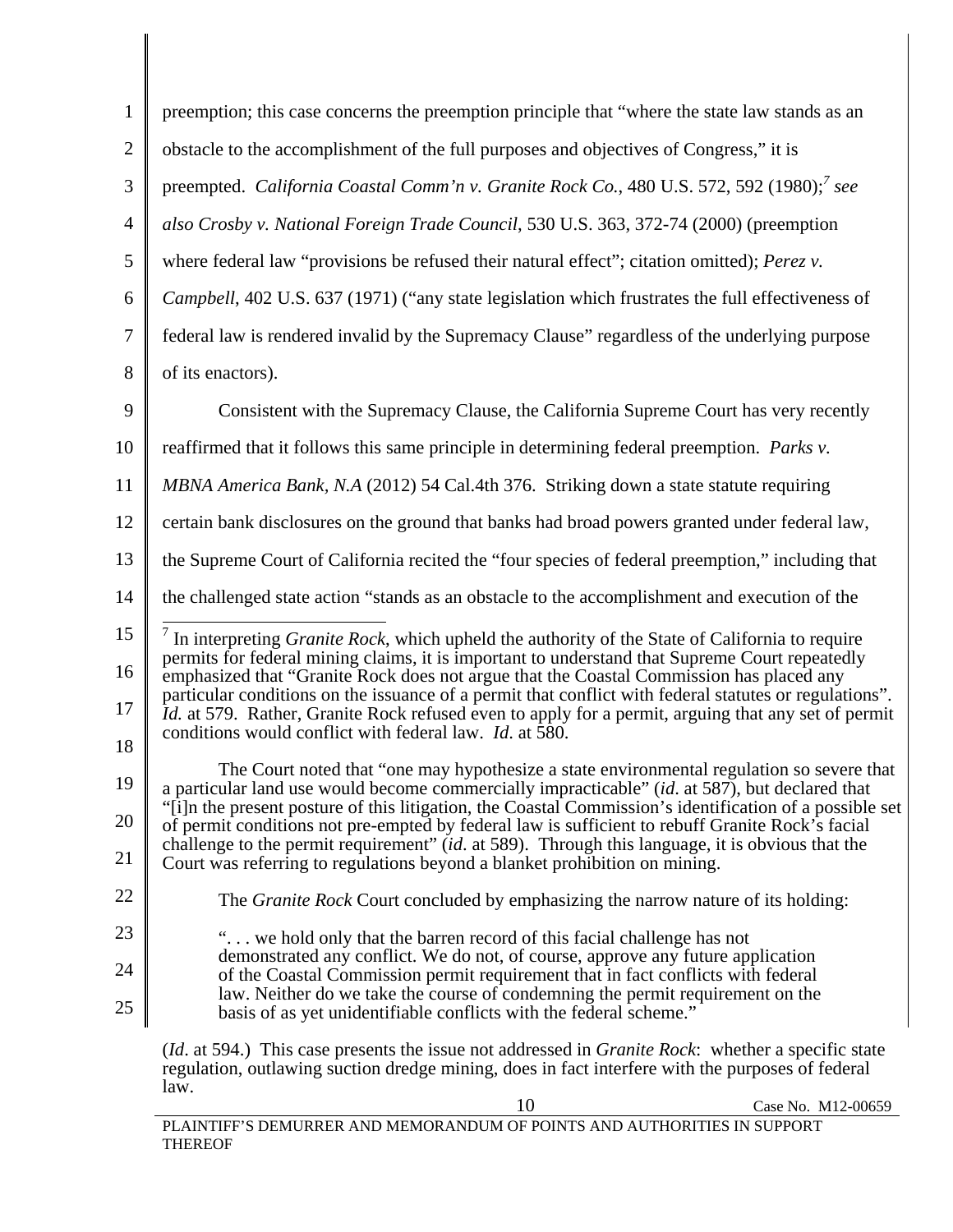| $\mathbf{1}$   | full purposes and objectives of Congress". Id. at 383 (quoting Viva! International Voice for                                                                                                                                                  |
|----------------|-----------------------------------------------------------------------------------------------------------------------------------------------------------------------------------------------------------------------------------------------|
| $\mathfrak{2}$ | Animals v. Adidas Promotional Retail Operations, Inc. (2007) 41 Cal.4th 929, 935-36). Even                                                                                                                                                    |
| 3              | more recently, the Court of Appeals applied "obstacle" preemption to strike down California's                                                                                                                                                 |
| $\overline{4}$ | attempt to invalidate certain consumer waivers as running afoul of federal policy favoring                                                                                                                                                    |
| 5              | arbitration. Caron v. Mercedes-Benz Financial Services USA LLC (2012) 208 Cal. App.4th 7.                                                                                                                                                     |
| 6              | While there appears to be no California state court authority directly on point                                                                                                                                                               |
| $\tau$         | concerning preemption of mining regulations, the federal courts have repeatedly employed                                                                                                                                                      |
| 8              | federal preemption doctrines to strike down state regulation that interferes with mining on                                                                                                                                                   |
| 9              | federal lands. Thus in South Dakota Mining Ass'n v. Lawrence County, 155 F.3d 1005 (8th                                                                                                                                                       |
| 10             | Cir. 1998), the U.S. Court of Appeals for the Eighth Circuit struck down a "county ordinance                                                                                                                                                  |
| 11             | prohibiting the issuance of any new or amended permits for surface metal mining within the                                                                                                                                                    |
| 12             | Spearfish Canyon Area". <i>Id.</i> at 1006. <sup>8</sup> As the Eight Circuit explained:                                                                                                                                                      |
| 13             | "The ordinance's <i>de facto</i> ban on mining on federal land acts as a clear obstacle to                                                                                                                                                    |
| 14<br>15       | the accomplishment of the Congressional purposes and objectives embodied in<br>the Mining Act. Congress has encouraged exploration and mining of valuable<br>mineral deposits located on federal land and has granted certain rights to those |
| 16             | who discover such minerals. Federal law also encourages the economical<br>extraction and use of these minerals. The Lawrence County ordinance completely<br>frustrates the accomplishment of these federally encouraged activities. A local   |
| 17             | government cannot prohibit a lawful use of the sovereign's land that the superior<br>sovereign itself permits and encourages. To do so offends both the Property                                                                              |
| 18             | Clause and the Supremacy Clause of the federal Constitution. The ordinance is<br>prohibitory, not regulatory, in its fundamental character. The district court                                                                                |
| 19             | correctly ruled that the ordinance was preempted."                                                                                                                                                                                            |
| 20             | <i>Id.</i> at 1011 (emphasis added). The State's refusal to issue any permits for suction dredge                                                                                                                                              |
| 21             | mining in California, discussed in more detail below, is "prohibitory, not regulatory, in its                                                                                                                                                 |
| 22             | fundamental character" and constitutes a <i>de facto</i> ban on mining. The Supreme Court of                                                                                                                                                  |
| 23             | Colorado and the Oregon Court of Appeals have reached similar conclusions. Brubaker v.                                                                                                                                                        |
| 24             | Board of County Commissioners, 652 P.2d 1050 (Colo. 1982) (county's refusal to issue drilling                                                                                                                                                 |
| 25             | permit overturned); Elliott v. Oregon Int'l Mining Co., 654 P.2d 663 (1982) (county ordinances                                                                                                                                                |
|                | <sup>8</sup> "The Spearfish Canyon Area defined in the ordinance includes approximately 40,000 acres of<br>Lawrence County, encompassing about 10 percent of the total land area of the county". Id. at<br>1007.                              |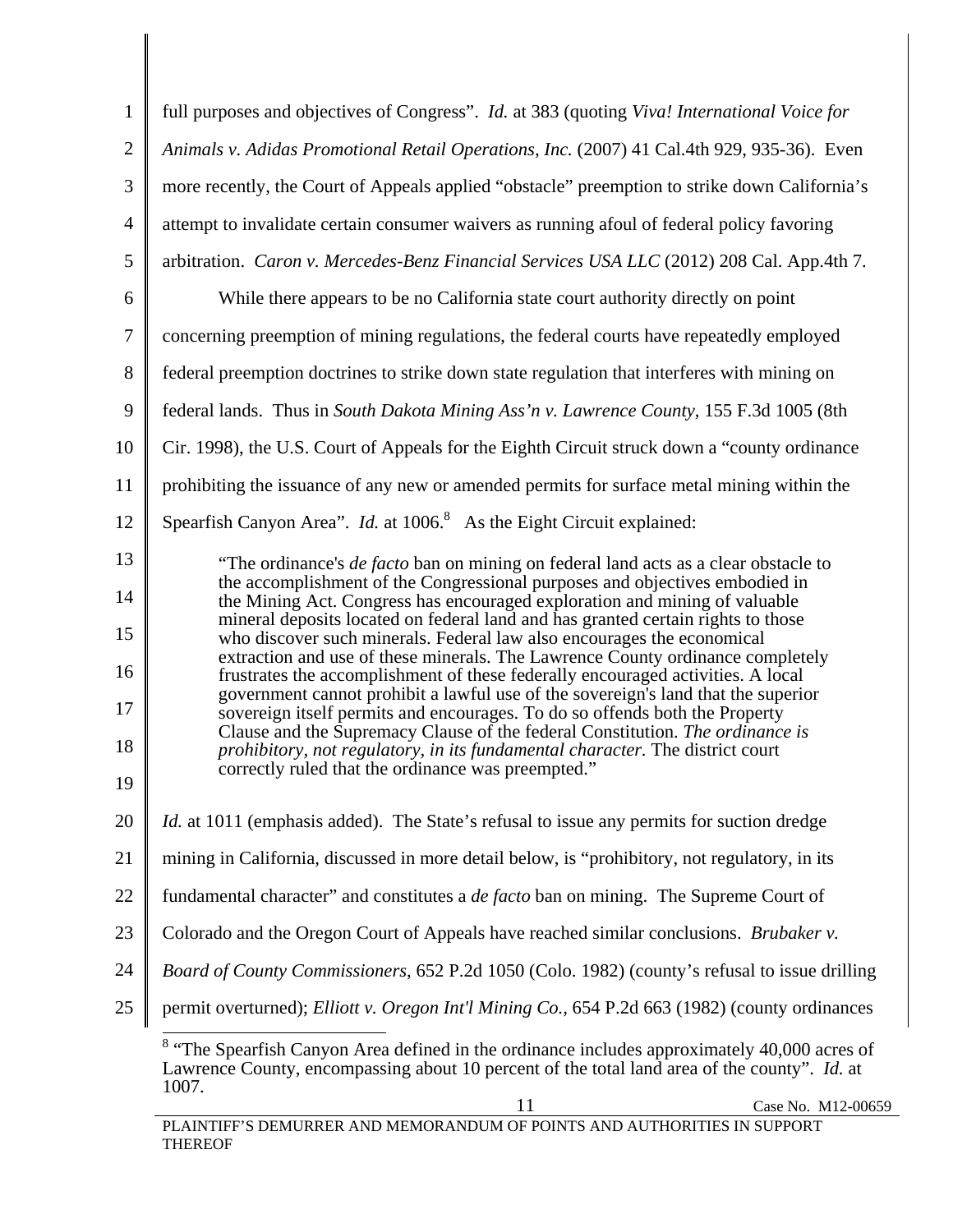4 prohibiting surface mining in some areas preempted); *see also Ventura County v. Gulf Oil Corp.,* 601 F.2d 1080 (9th Cir. 1979) ("The federal Government has authorized a specific use of federal lands, and Ventura cannot prohibit that use, either temporarily or permanently, in an attempt to substitute its judgment for that of Congress").

5 6 7 8 9 10 11 12 13 14 15 16 Simply put, because Congress has forbidden even federal agencies from "materially interfering" with mining on federal mining claims, the State of California cannot materially interfere with mining either. The State may argue that only suction dredging, and not other forms of mining, are prohibited, but there is no other way to mine the deposits on the land in question (Rinehart Declaration ¶ 6), and the precedent does not support such a meagerly view of preemption. Lawrence County could not defend its refusal to issue new or amended permits in the "Spearfish Canyon Area" by arguing that there were other areas to mine, or even that some mining could continue under existing permits. *South Dakota Mining Ass'n v. Lawrence County*, 155 F.3d 1005 (8th Cir. 1998). Grant County could not defend its ordinances prohibiting "surface mining in certain areas of the county" on the basis that it might proceed underground, or in other areas. *Elliot v. Oregon International Mining Co.*, 654 P.2d 663 (Or. 1982).

17 18 19 20 21 As set forth above, Fish and Game Code §§ 5653 and 5653.1 operate as a *de facto* ban on mining of placer deposits in rivers throughout the state, and where, as here, the ban purports to operate on a federally-registered mining claim on federal land, it materially interferes with the federal purpose of promoting mineral development of federal land, and the State of California may not interfere with mining on federal mining claims in this manner.

**Conclusion** 

For the foregoing reasons, the Criminal Complaint should be dismissed.

24

///

///

22

23

1

2

3

25